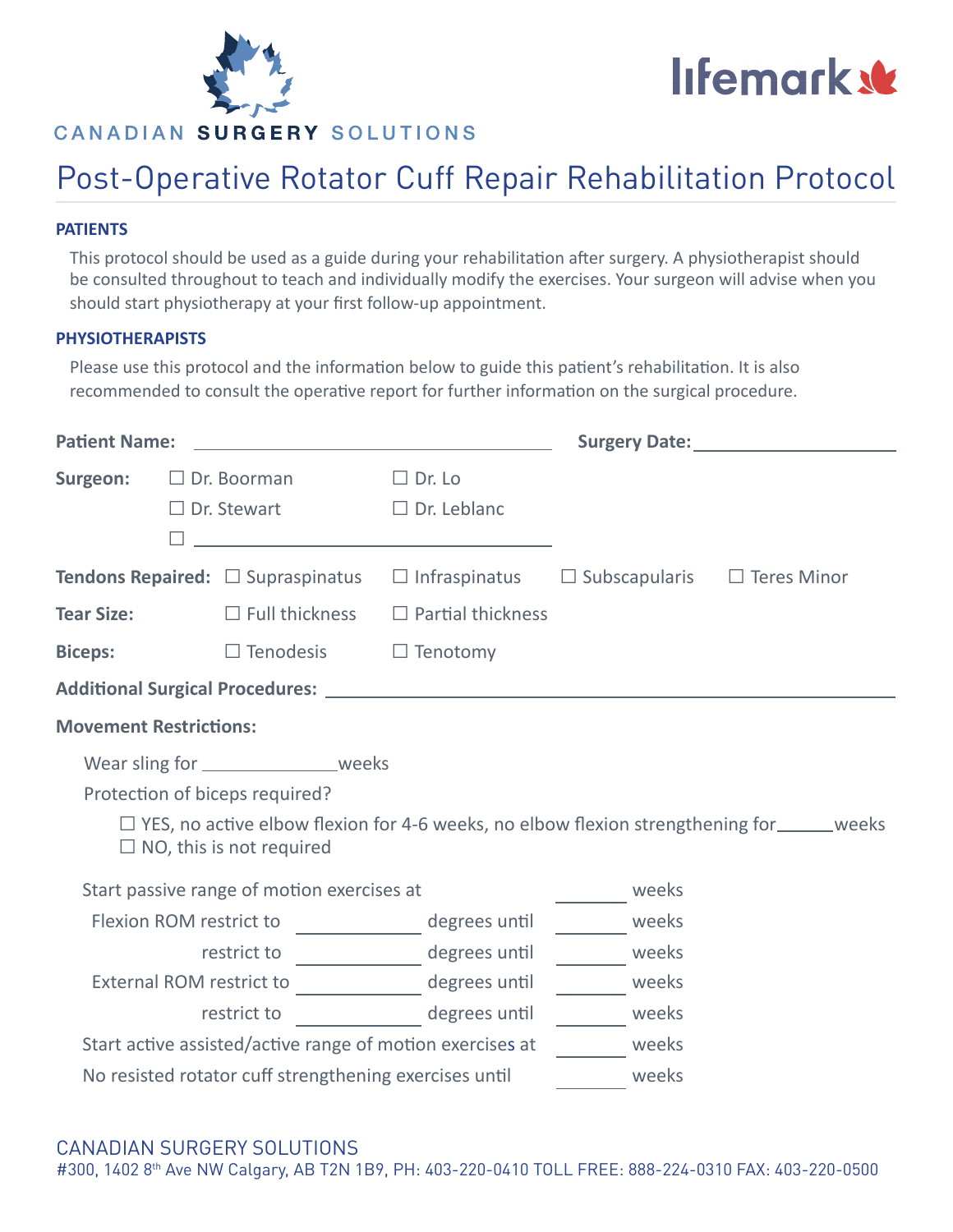This table provides an overview of the **exercise progressions** included in this protocol. The timelines for each phase are a general guideline and it is important to adapt the progression based on each individual's presentation. Criteria for progression are presented at the end of each phase and it may be beneficial to have patients continue with exercises from previous phases. The timelines are as follows:

- **• PHASE 1** = 0 to 4-6 weeks (sling discharge)
- **• PHASE 2** = 4-6 to 12 weeks
- **• PHASE 3** = 12-20 weeks (all resisted rotator cuff exercises restricted until >12 weeks, see cover page)
- **• PHASE 4** = 20+ weeks

| <b>Range of Motion</b>                                                        | <b>Phase 1</b> | <b>Phase 2</b> | <b>Phase 3</b> | <b>Phase 4</b> |  |  |  |  |
|-------------------------------------------------------------------------------|----------------|----------------|----------------|----------------|--|--|--|--|
| Neck, Hand and Wrist Range of Motion                                          | $\Box$         |                |                |                |  |  |  |  |
| Elbow Range of Motion (**see restrictions on cover page)                      | $\Box$         |                |                |                |  |  |  |  |
| Pendulum (Passive sway of arm; +/- exercise ball, +/- scapular setting)       | $\Box$         |                |                |                |  |  |  |  |
| Passive Supine ROM (Elevation and ER, **see restrictions on cover page)       | $\Box$         | $\Box$         |                |                |  |  |  |  |
| Passive Table Slides (**see restrictions on cover page)                       | $\Box$         | $\Box$         |                |                |  |  |  |  |
| Seated Thoracic Extension (on Towel/Ball)                                     | $\Box$         | $\Box$         |                |                |  |  |  |  |
| Active Assisted and Active Shoulder ROM & Elevation/Press Program             |                | $\Box$         |                |                |  |  |  |  |
| Flexion Stretch on Table/Wall                                                 |                | $\Box$         | $\Box$         |                |  |  |  |  |
| Pulleys (Flexion, Scaption)                                                   |                | $\Box$         | $\Box$         |                |  |  |  |  |
| Internal Rotation Range of Motion (Assisted $\rightarrow$ Towel Stretch)      |                | П              | $\Box$         |                |  |  |  |  |
| <b>AROM PNF Patterns</b>                                                      |                |                | $\Box$         |                |  |  |  |  |
| <b>Muscle Strength &amp; Endurance</b>                                        |                |                |                |                |  |  |  |  |
| <b>Scapular Setting/Postural Awareness</b>                                    | $\Box$         |                |                |                |  |  |  |  |
| <b>Ball on Table with Scapular Setting</b>                                    |                | $\Box$         |                |                |  |  |  |  |
| Isometrics (Flex/Ext/Abd/ER/IR)                                               |                | $\Box$         |                |                |  |  |  |  |
| <b>Prone Scapular Retraction</b>                                              |                | $\Box$         |                |                |  |  |  |  |
| <b>Scapular Rows with Resistance</b>                                          |                | $\Box$         |                |                |  |  |  |  |
| Biceps/Triceps Strength (Shoulder in neutral, **see cover page)               |                | $\Box$         |                |                |  |  |  |  |
| <b>Active Assisted Upper Bike Ergometer</b>                                   |                | $\Box$         |                |                |  |  |  |  |
| Side Lying ER (No weight $\rightarrow$ progress weight slowly, +/- EStim)     |                | $\Box$         | $\Box$         |                |  |  |  |  |
| Resisted Shoulder Strengthening with Bands (ER, IR)                           |                |                | $\Box$         |                |  |  |  |  |
| Foam Roller Y on Wall                                                         |                |                | $\Box$         |                |  |  |  |  |
| <b>Ball on Wall</b>                                                           |                |                | П              |                |  |  |  |  |
| <b>Tennis Ball on Plate</b>                                                   |                |                | $\Box$         |                |  |  |  |  |
| Flexion/Scaption with Weight                                                  |                |                | $\Box$         |                |  |  |  |  |
| Alphabet with Band/Weight                                                     |                |                | $\Box$         |                |  |  |  |  |
| Resisted ER/IR Strengthening at $45^{\circ} \rightarrow 90^{\circ}$ abduction |                |                | $\Box$         | $\Box$         |  |  |  |  |
| <b>Resisted PNF Patterns</b>                                                  |                |                | $\Box$         | $\Box$         |  |  |  |  |
| <b>Resisted Wall Washes</b>                                                   |                |                | $\Box$         | $\Box$         |  |  |  |  |
| Wall Push Up and Push Up Plus (Wall $\rightarrow$ Plinth $\rightarrow$ Floor) |                |                |                | $\perp$        |  |  |  |  |
| Ball Tosses (Two $\rightarrow$ One Handed, Chest Pass $\rightarrow$ Overhead) |                |                |                | П              |  |  |  |  |
| Advanced Proprioceptive Drills → Body Blade, Planks on Bosu                   |                |                |                | $\Box$         |  |  |  |  |
| <b>Functional/Sport Specific Drills</b>                                       |                |                |                | $\Box$         |  |  |  |  |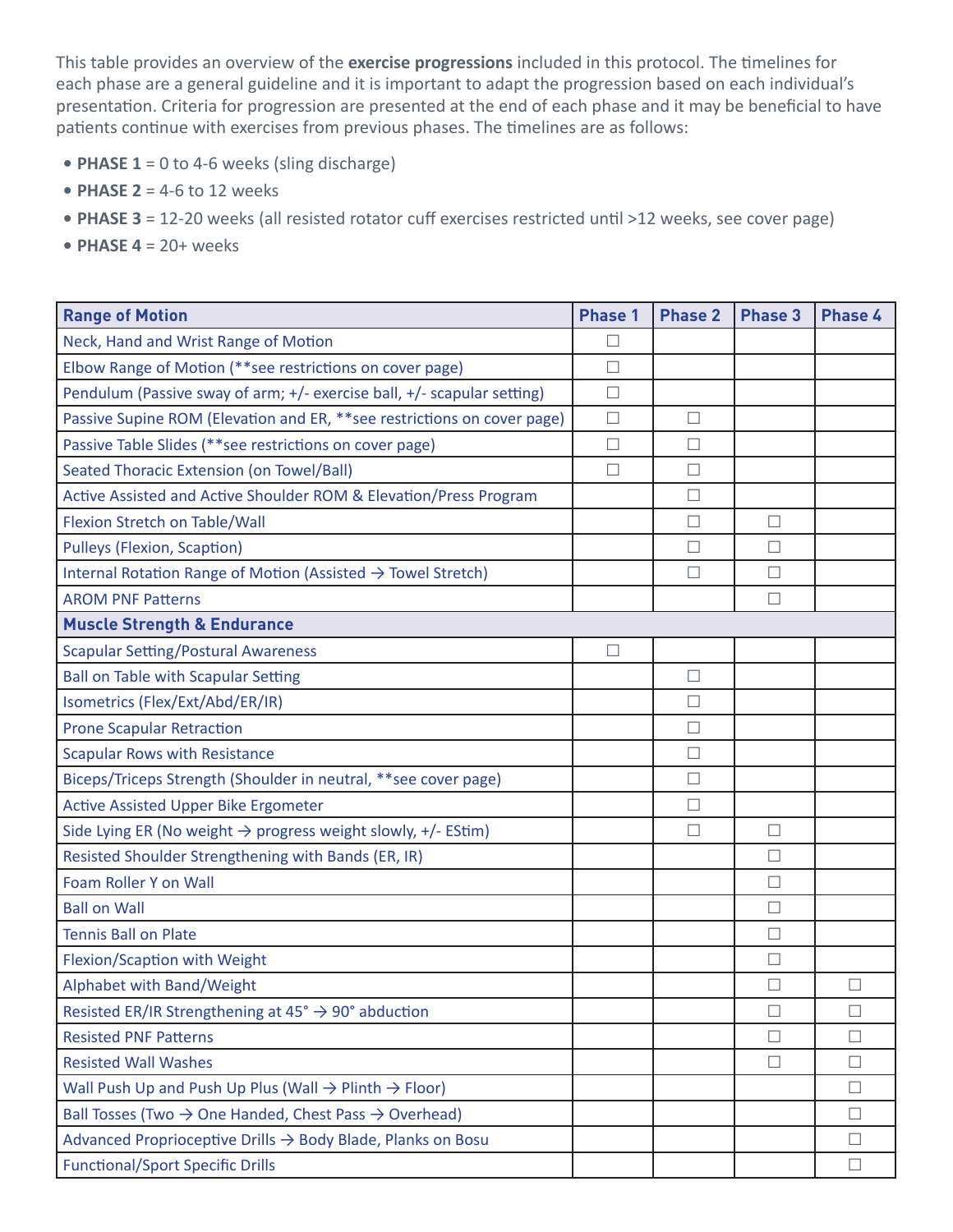

lifemark w

# **Phase 1 - Immediate Post Operative**

This phase involves the initial recovery period after surgery and generally lasts until 4-6 weeks post operative.

#### **Goals - Phase 1**

- Patient education
- Control pain and inflammation
- Protect repaired and healing tissue
- Early protected shoulder range of motion
- Maintain mobility of joints surrounding shoulder

#### **Patient Education - Phase 1**

#### **What is the Rotator Cuff?**

• The rotator cuff is made up of 4 muscles (Supraspinatus, Infraspinatus, Subscapularis, and Teres Minor) that help stabilize the shoulder. In rotator cuff repair surgery one or more of these muscles are reattached to the bone using anchors/sutures. The sutures/anchors hold the tendons so they can heal back to the bone.

#### **Sling Use/Driving**

- Do not attempt to lift the operative arm without assistance or use the muscles in the operative shoulder (i.e., lifting, carrying, pushing, pulling, driving, moving in bed).
- The sling is for comfort and protection and should be worn for 4-6 weeks after surgery (see front page of booklet). It can be removed when sitting comfortably at home with arm supported, for showering and range of motion exercises.
- Patients should not drive until surgeon allows them to stop using their sling and when they are no longer on narcotic medications.
- Sleeping It is recommended that the sling is worn while sleeping. If there is difficulty finding a comfortable sleeping position, it may be easier to sleep in a reclining chair or propped up with pillows in bed. The weight of the arm can also be supported on a pillow.

#### **Pain Control**

- **• Icing**: use cryocuff or ice pack/bag of frozen peas. Do not get dressings wet (use plastic bag/wrap between shoulder & ice pack) and a fabric layer between to prevent frostbite. For the first 48 hours following surgery ice for 30 minutes every hour when awake. After this, reduce icing to every 2-3 hours or as needed.
- **• Medication**: follow instructions from surgeon.

#### **Return to Work**

• Timelines depend on the type of work and the surgery performed. Light desk work duties can often be tolerated by 3-6 weeks. Returning to work when it is deemed safe to do so by the surgeon has been shown to be beneficial in overall recovery.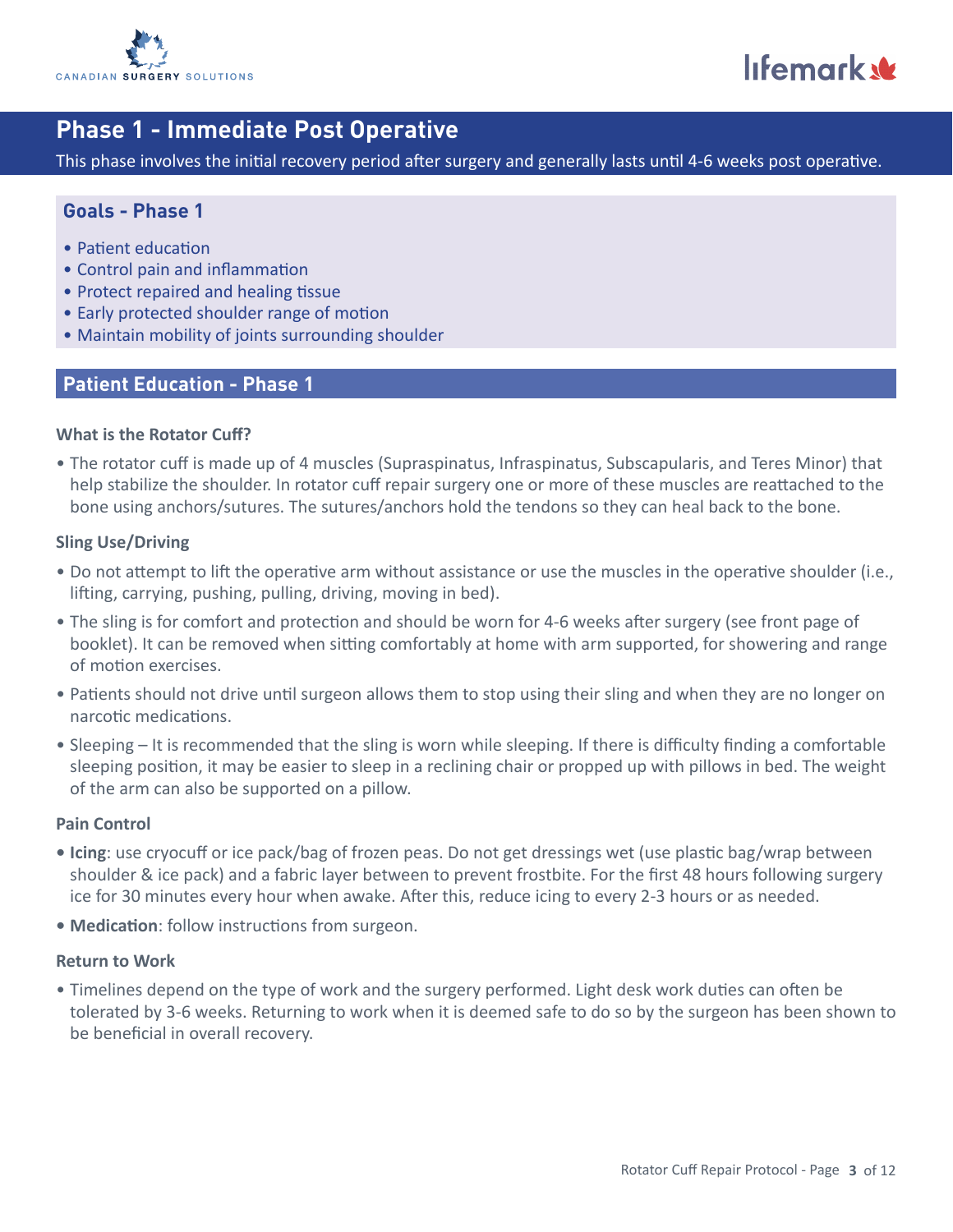

#### **RANGE OF MOTION**

*Recommended Parameters = two sets of 10 reps, 5 times/day unless specified*

#### **Neck, Wrist and Hand Range of Motion**

To maintain range of motion look up/down, turn to each side and bring ear to each shoulder, actively flex and extend wrist, make a fist and extend fingers. Can also do gentle ball squeezes/grip exercises while in sling.

**Elbow Range of Motion** (\*See cover page for restrictions.)

Actively bend and straighten elbow while properly positioning shoulder blades and keeping shoulder stationary. If you have a biceps tenodesis, use the non-operative arm to move your elbow.

#### **Pendulum** *(Move arm for 1 minute, do 3 repetitions 5 times a day)*

Lean forward and let operative arm dangle with muscles completely relaxed. Gently allow arm to move by rocking body side to side, forward/back and in small circles. Operative arm can also be supported with other arm or exercise ball and use non-operative arm to move it.

#### **Passive/Assisted Supine External Rotation with Stick**

Lie on your back, hold a pole with arms at side and elbows bent to 90°. Support the elbow of operative arm on a towel and keep elbow in. With uninvolved hand gently push the operative arm outwards to 0°, 40° or Full ER (*\*see front page for restrictions*). Do not use the muscles in operative arm to move the shoulder. Stop once a gentle stretch or pain is felt.

**Passive Supine Elevation** (*\*start at 3-4 weeks post op unless otherwise directed, see cover page for restrictions from your surgeon\**)

While lying on your back, use non-operative arm to slowly lift operative arm through pain-free range. Do not use the muscles in operative arm to move the shoulder. Stop when once a gentle stretch or pain is felt.

**Passive Table Slides** (*\*start at 3-4 weeks post op unless otherwise directed, see cover page for restrictions from your surgeon\**)

Sitting on a stool or chair, rest operative arm on the table. While keeping operative arm relaxed push chair/stool back until a comfortable stretch is felt in the shoulder. Exercise can also be performed by placing both hands on a ball and using non-operative arm to move the ball.

#### **STRENGTHENING**

**Shoulder Blade Squeezes** (*Hold each repetition for 5-10 seconds*)

Bring shoulder blades back together towards spine.

#### **Postural Awareness/Correction**

Frequently throughout the day when sitting or standing, make sure to check posture. Imagine a string pulling at the top of the head to ensure a tall erect posture, bring shoulder blades back together gently and tuck chin down gently.

#### **Thoracic Extension**

If having difficulty with upper back stiffness, a towel/ball can be placed behind the back when seated and then gently back over the roll/ball.

Pictures courtesy of SimpleSet, used with permission. The result of the Rotator Cuff Repair Protocol - Page 4 of 11



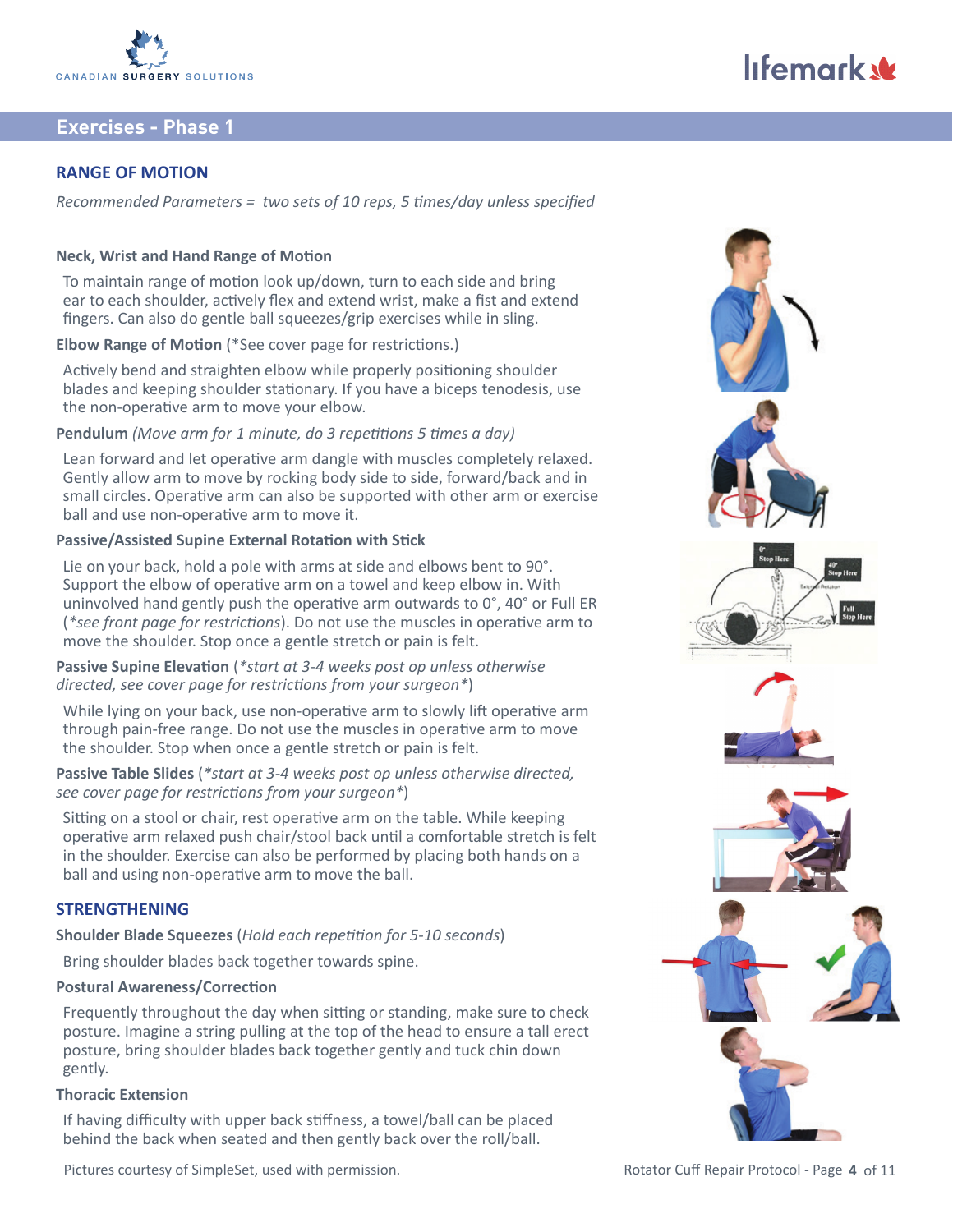

lifemark

### **Other Considerations - Phase 1**

#### **Manual Therapy - for Physiotherapist Consideration**

- Soft tissue massage (e.g., lat dorsi, pecs, deltoid; avoid muscle bellies of repaired muscles)
- Address cervical/thoracic spine issues (joint mobilization and soft-tissue massage)
- No glenohumeral joint mobilization in Phase 1

#### **Criteria for Progression to Phase 2**

- Pain adequately controlled at rest
- Good postural awareness and ability to properly set scapula with arms at side
- Demonstrates progression of passive/assisted range of motion
- Sling discharge *(\*see cover page for instructions from surgeon)*

# **Phase 2 - Range of Motion**

This phase starts at 4-6 weeks (or sling discharge) and lasts until approximately 12 weeks post operatively.

#### **Goals - Phase 2**

- Progressive pain-free range of motion (PROM  $\rightarrow$  AAROM  $\rightarrow$  AROM)
- Improve static and dynamic scapular control
- Continued protection of repaired and healing tissue
- Improved proprioception

#### **Patient Education - Phase 2**

#### **Avoid UNASSISTED shoulder motion and RAPID MOVEMENTS/GESTURES with operative shoulder.**

• Do not use the muscles in the operative shoulder to move it out to the side (abduction), behind the back or across the body. The operative shoulder/arm can be used for light activities such as eating, hygiene, reading, computer use and dressing, but should not be used to lift more than the weight of a cup of coffee.

#### **Heat / Ice**

• A heating pad for 15-20 minutes can be used to loosen up the shoulder before working on exercises. Ice can be used for 15-20 minutes after completing exercises and as required for pain relief.

#### **Return to Work**

• It is possible to return to sedentary work that involves no lifting or overhead work in this phase of recovery. Specific restrictions and return-to-work plan for heavier occupations should be discussed with the surgeon.

#### **General Fitness/Activity**

- It is important to keep active, despite the post-operative shoulder restrictions. Activities such as walking, treadmill or stationary bike are great options to keep active and not stress the shoulder. Using the sling or placing hand of operative arm in a pocket/jacket can reduce stress on the shoulder.
- **• Exercise Parameters**
- Remember exercises should be performed within pain-free range and with proper technique (i.e., proper shoulder blade position, no shoulder hiking). It is best to complete exercises more often throughout the day (3-5 times/day), especially for range of motion exercises, doing 1-2 sets of 10 repetitions.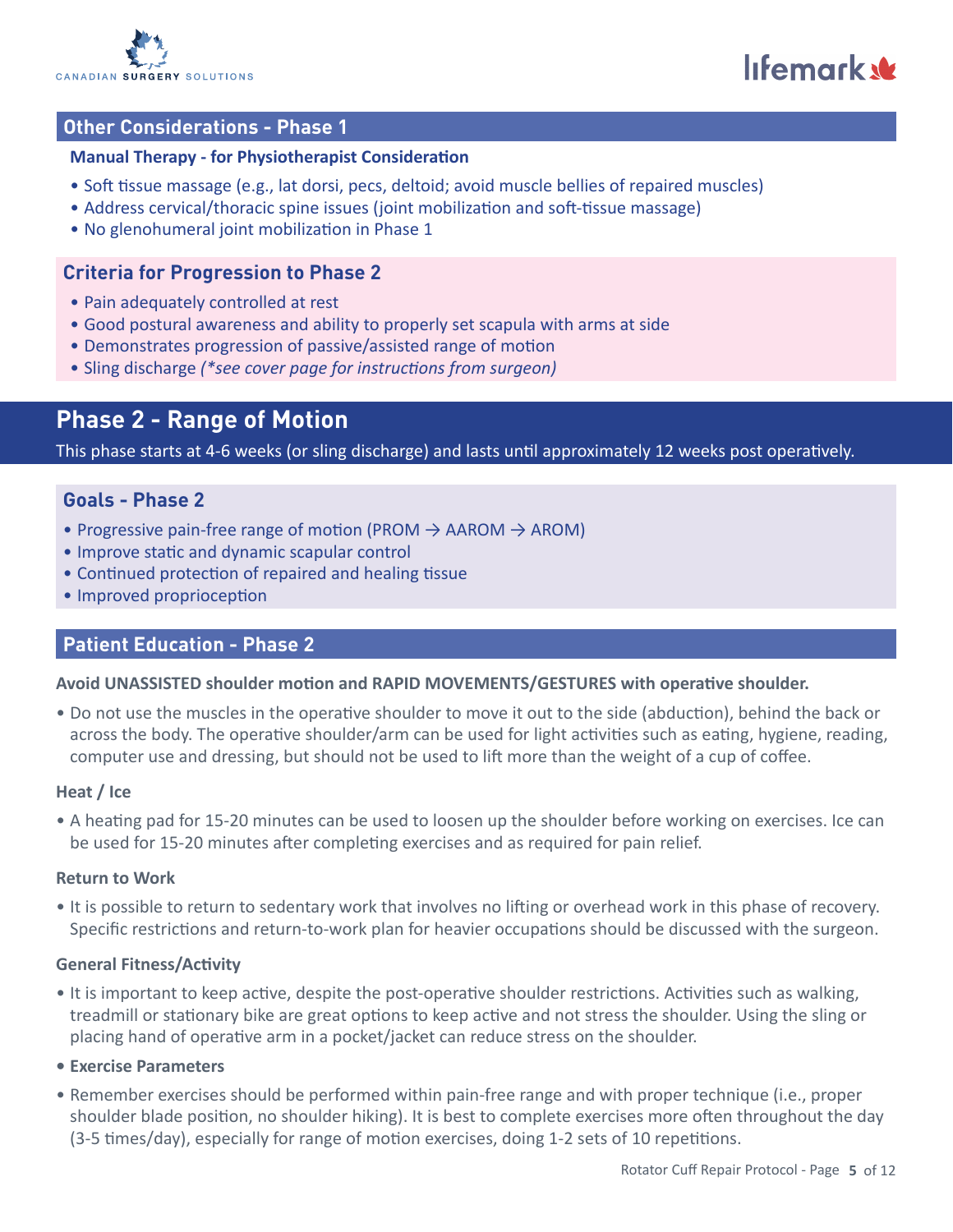

Patients should visit their physiotherapist to receive guidance on the progression and technique for the exercises in the protocol. The surgeon will provide recommendations on when to start physiotherapy.

#### **RANGE OF MOTION**

#### **Supine Active Assisted Range with Stick (Elevation & External Rotation)**

Gradually progress through pain free ROM to 120-140° *(\* see cover page for restrictions)*

Progress to full ROM and begin to work into scaption plane at 6-8 weeks

#### **Elevation/Press Program**

Once full AAROM with stick in supine is achieved, advance elevation through the following progressions:

Supine with stick  $\rightarrow$  supine with towel  $\rightarrow$  AROM Supine  $\rightarrow$  45° reclined (e.g., recliner chair)  $\rightarrow$ standing

For press program, press up in the direction of the ceiling:

Supine with Stick  $\rightarrow$  Supine with Towel  $\rightarrow$  Supine AROM  $\rightarrow$  Supine with 1lb Weight

**Flexion Stretch on Wall/Table** *(focus on longer duration holds)*

Begin gentle end-range stretching at 8 - 10 weeks

Pulleys can also be used to increase ROM in flexion/scaption plane

#### **Internal Rotation Range of Motion**

At 6-8 weeks can begin gentle IR Rom in supine with arm slightly away from body and using nonoperative arm with a stick to assist into internal rotation.

At 8 weeks can begin gentle cross body stretching using non operative arm to bring operative arm across the chest.

At 10-12 weeks work into gentle assisted stretching behind back with towel or strap

#### **STRENGTHENING – EARLY PHASE 2 (4-8 weeks)**

#### **Ball on Table**

Start with elbow bent to 90° and ensure proper scapula positioning while moving ball on table in circular motion or spelling alphabet

Begin facing table, progress to arm outstretched or in ER

**Isometrics** *(Hold each contraction for 5 seconds, repeat each direction 10 times)*

This exercise is intended to 'wake up' and activate the rotator cuff, not strengthen.

Amount of force is low (~30% of max contraction) so ensure gentle pressure – as if pressing into a balloon.

Flexion (push forward into wall)

Extension (back of elbow pushes into wall)

Abduction (outside of forearm pushes against wall)

Internal Rotation (palm of hand pushes against wall) *\*shown here*

External Rotation (back of hand pushes against wall)







# lifemark &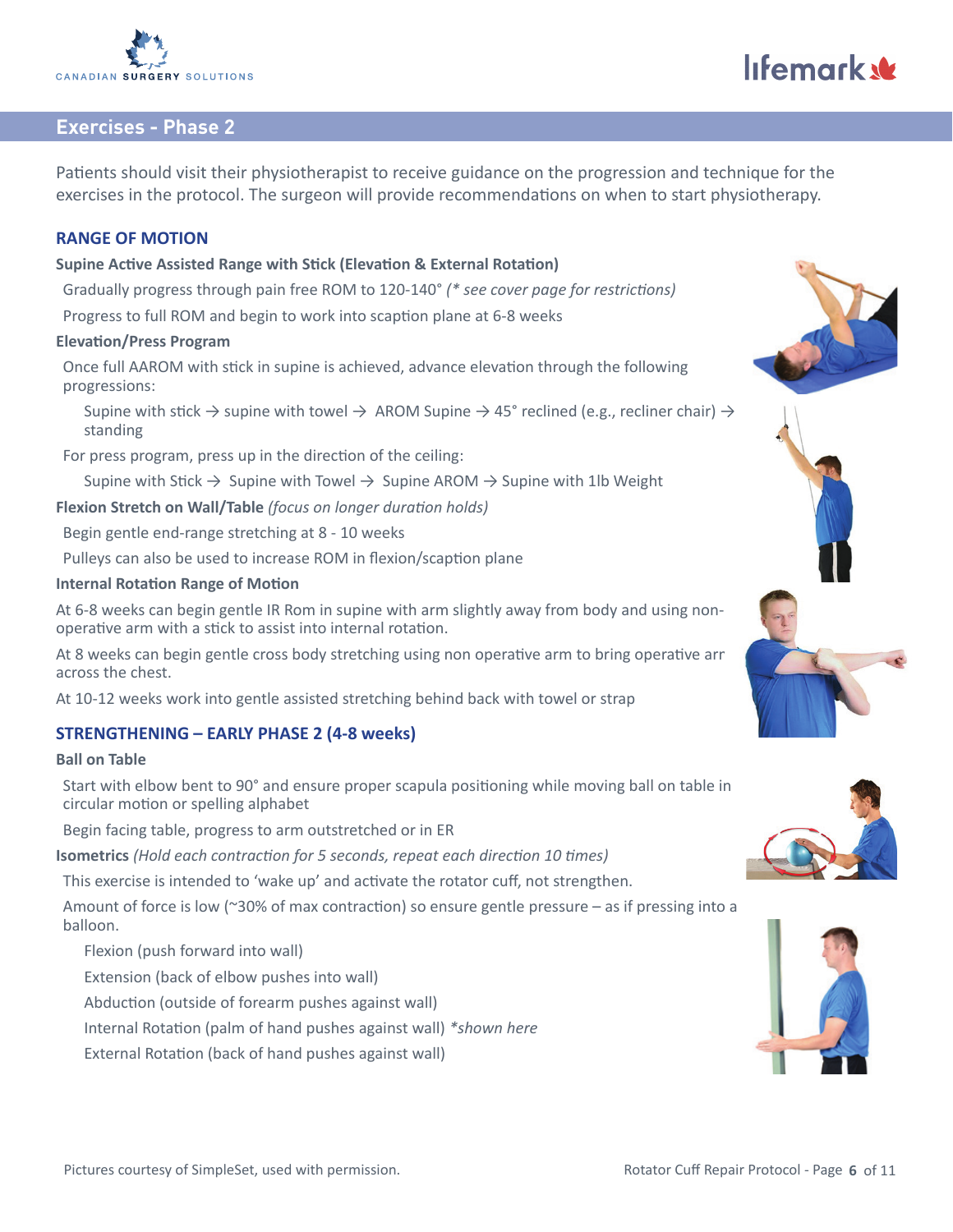

#### **STRENGTHENING – LATE PHASE 2 (>8-10 weeks)**

**Note:** Resisted strengthening of parascapular and distal muscles can begin at this time. All isolated rotator cuff strengthening must be restricted until reach criteria for progression to Phase 3.

#### **Side Lying External Rotation (without weight)**

Arm supported on towel with elbow by side, ensure good scapular position

Perform to neutral then progress as tolerated

#### **PNF AAROM/AROM Patterns**

If full functional AROM has been achieved, can begin PNF patterns below shoulder level with stick and progress overhead and to AROM as able

#### **Scapular Rows with Resistance**

Use a light resistance band (yellow or red) in standing position

Ensure correct scapular positioning prior to initiating rowing motion and maintenance of this scapular positioning while arms are moving

#### **Biceps/Triceps Strengthening**

With proper scapula and neutral shoulder position, can begin biceps/triceps strengthening with light resistance

Note restrictions (*on first page*) for biceps tenodesis procedures

#### **Active Assisted Upper Bike Ergometer**

Encourage proper scapula positioning/posture and ensure movement of the surgical arm is **ASSISTED** in a **slow controlled manner**.

Ensure axis of motion is below shoulder height. Consider perform cycling motion backwards to encourage scapular retraction.

#### **Other Considerations - Phase 2**

#### **Hydrotherapy**

• If incisions adequately healed, performing range of motion exercises in the pool can be helpful in improving range of motion. Do not perform any swimming motions/strokes at this time.

#### **Manual Therapy - for Physiotherapist Consideration**

- Soft tissue/scar massage (as per Phase 1, can begin gentle release of repaired rotator cuff)
- Address cervical/thoracic spine issues (joint mobilization and soft-tissue massage)
- No glenohumeral joint mobilization until 8 weeks, then gradually start grade gentle 1-2 mobilization
- Gentle therapist-assisted range of motion and passive scapular mobilization

#### **Criteria for Progression to Phase 3**

- Sufficient passive and active range of motion without pain and compensation
	- No shoulder hiking, scapular winging or trunk side flexion/extension
	- Ability to perform 2 sets of 10 of flexion to at least AROM 90-110°, PROM 120-140°
- Good scapular positioning and postural awareness at rest and dynamic scapular control with range of motion exercises





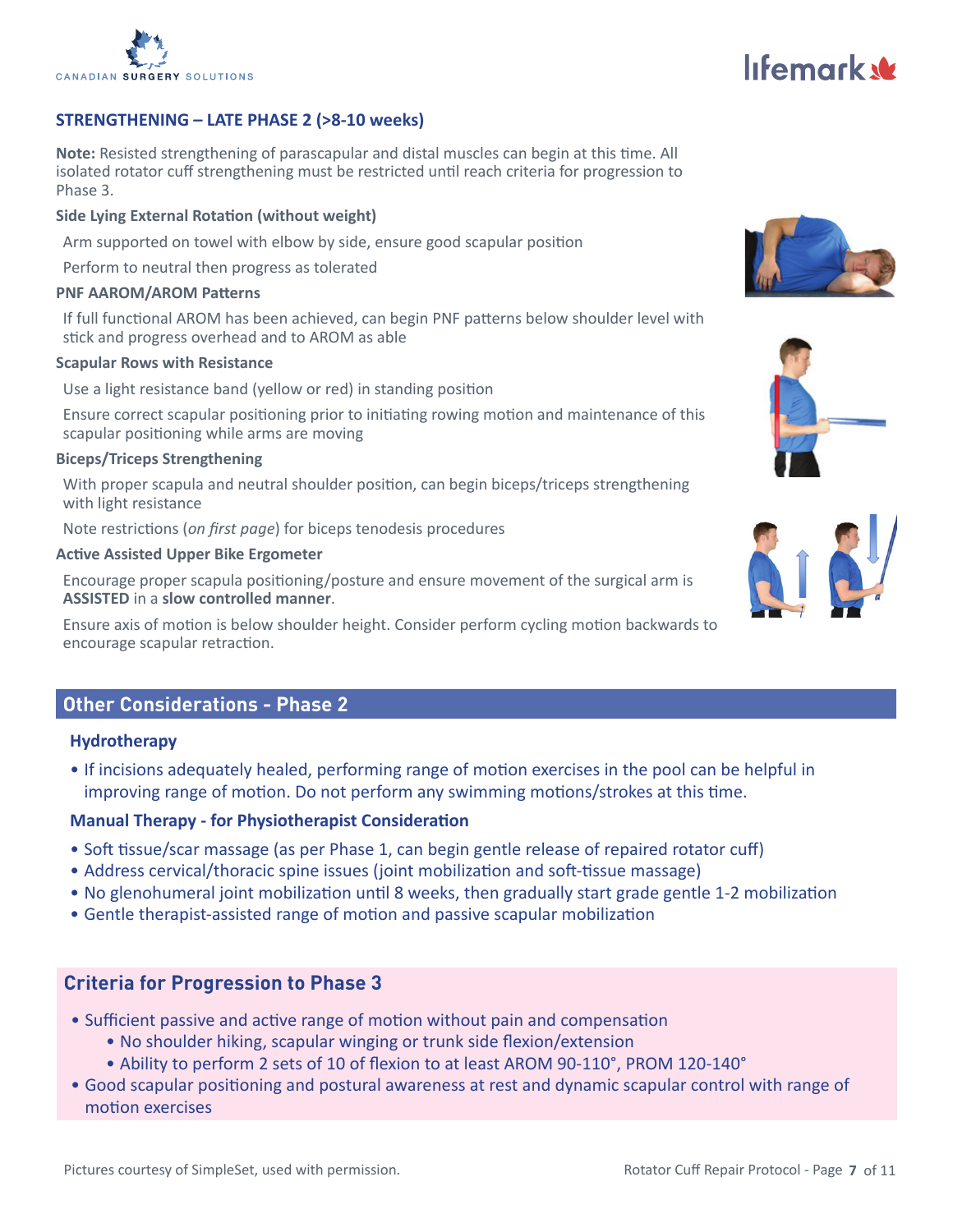

lifemark w

# **Phase 3 - Rotator Cuff Strengthening**

This phase involves the start of targeted rotator cuff strengthening at approximately 12 weeks and lasts until 4-5 months.

### **Goals - Phase 3**

- Achievement of full functional range of motion
- Initial rotator cuff strengthening
- Improve scapulohumeral rhythm
- Continued protection of healing/repaired tissues

#### **Patient Education - Phase 3**

#### **Continued Protection of the Rotator Cuff Repair**

- It is important to be aware that the rotator cuff repair is continuing to heal at this point. Here are some points to keep in mind during this phase:
	- **• No overhead lifting or above shoulder and restrict lifting to light objects** (< 20 lbs)
	- **• Avoid long lever / outstretched arm positions** (e.g., reaching for pot at back of stove)
	- **• Avoid quick movements** (e.g., reaching to catch a falling object)
- Patients may begin to return to activities of daily living such as cooking, gardening and light cleaning (no vacuuming or raking, keep laundry baskets light) keeping in mind the considerations listed above. It is important that activities are paced throughout the day.

#### **Strengthening Exercises**

- Strengthening of the rotator cuff can begin at 12 weeks (*or the timeline indicated on the first page*), if the patient is progressing well and meets the criteria listed at the end of Phase 2.
- All resisted exercises should be performed in a **pain-free range of motion** and **below shoulder height**, initially.
- Strengthening exercises should be performed maximum 1-2 times per day and parameters should focus on gradually building endurance (i.e., begin with 2-3 sets of 10 and work up to 4 sets of 15). Can also consider performing strengthening exercises every other day and continue range of motion exercises daily.
- Begin with **light resistance band** or **light weight** initially. It is acceptable to progress to the next level of resistance once the patient can correctly perform exercise with 3-4 sets of 15 reps.
	- Progression of bands (Typically yellow  $\rightarrow$  red/orange/pink  $\rightarrow$  green  $\rightarrow$  blue/purple)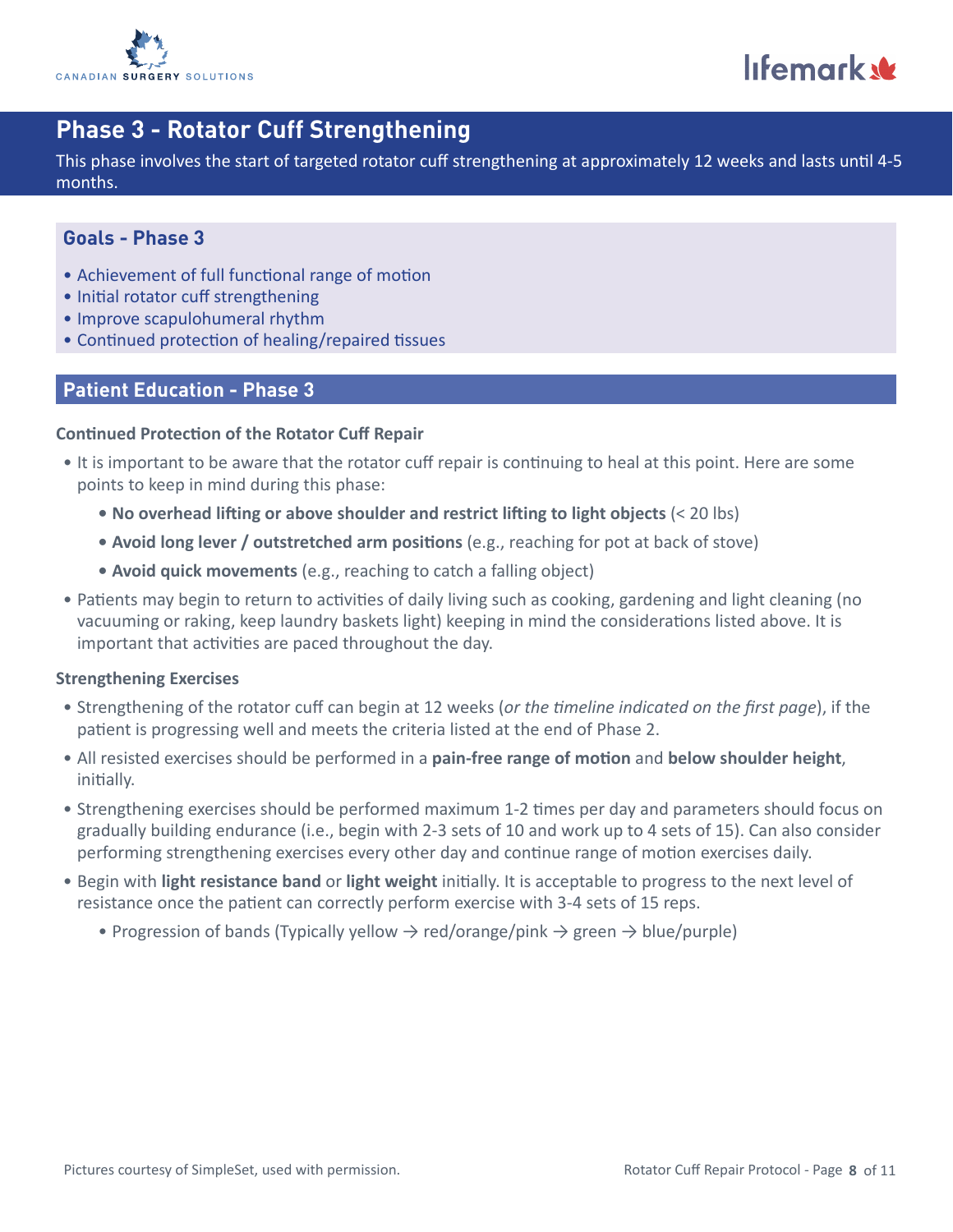

#### **RANGE OF MOTION**

If full active range of motion has not been achieved, it is important to continue to work on range of motion exercises listed in Phase 2. Internal rotation range of motion exercises can be started as early as 8 weeks, but can be progressed to hand behind the back using a towel-assisted stretch now.

#### **STRENGTHENING – EARLY PHASE 3**

#### *\*see cover page for timeline to start resisted rotator cuff strengthening*

**Resisted Shoulder Strengthening (Internal / External Rotation)**

Standing with towel/ball supporting arm in 0° abduction

Initially perform to neutral then progress as tolerated

#### **Side Lying External Rotation with Weight**

Same position than described in Phase 2, add light weight

#### **Alphabet with Band or Weight (Supine)**

In supine with arm at 90° flexion, add slight scapular protraction and spell 3-5 letters of alphabet in the air, repeat 10 times

Start with light weight (1 lb.) or band resistance around back

#### **Foam Roller Y on Wall**

Using uninvolved arm to assist, roll arms up wall into Y position and encourage scapular upward rotation

Progress in range of motion as tolerated

#### **Ball on Wall**

Gradually progress further in flexion ROM ensuring exercise is pain-free and scapular control is maintained

#### **STRENGTHENING – LATE PHASE 3**

#### **Flexion/Scaption with Weight**

With light dumbbell, lift arm to 30-45 degrees flexion. Repeat in scaption plane (30 degrees out to the side). Ensure exercise is pain free and scapular control is maintained.

#### **Resisted Internal/External Rotation at 30-45° Abduction**

Progress ER/IR into abduction if cuff is strong in neutral position and patient able to maintain good scapular control. Can do with elbow supported on table or standing with band.

Ensure exercise is pain-free, start with partial ROM and progress to full ROM as tolerated

#### **Resisted PNF Patterns**

Progress to light resistance below shoulder height, ensure short lever arm (bent elbow) while arm is moving

#### **Tennis Ball on Frisbee/Plate**

With frisbee upside down or plate on hand, move ball around plate in circular motion without it touching the edges

Progress as tolerated – increase weight of ball, move hand away from body, spell alphabet, etc.



lifemark &







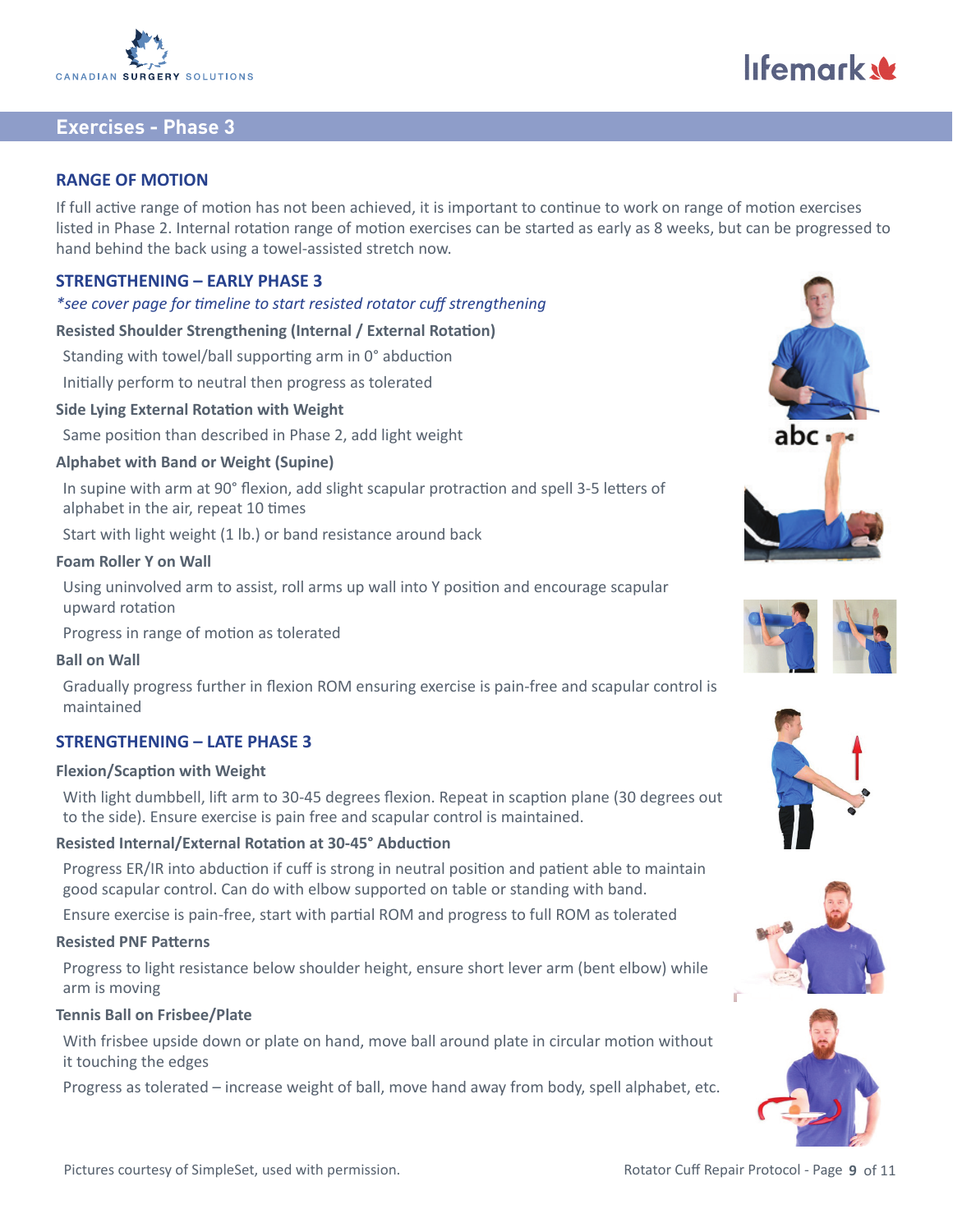

lifemark

#### **Other Considerations - Phase 2**

#### **General Fitness**

• Encourage patients to continue cardiovascular endurance exercise and consider incorporating lower extremity, core and back strength into their exercise regime.

#### **Manual Therapy - for Physiotherapist Consideration**

- Continue as per Phase 2; can progress glenohumeral mobilization to grade 3-4
- Can begin supine rhythmic stabilization for proprioception

#### **Criteria for Progression to Phase 4**

- Full functional range of motion without compensation
- Demonstrates adequate endurance and correct technique with strengthening exercises (i.e., 4 sets of 15 reps with medium resistance)
- Able to perform activities of daily living and exercises with minimal pain and no compensatory patterns

# **Phase 4 - Advanced Strength/Graduated Return to Activity**

This phase involves functional and activity specific strengthening and starts at 5-6 months after surgery.

#### **Goals - Phase 4**

• The goals of this phase will be specific to each patient and will relate to the specific work and recreational activities that the patient is looking to return.

#### **Patient Education - Phase 4**

#### **Weight Bearing Activities**

• Activities with weight bearing need to be performed with caution as they can cause compression and aggravate the rotator cuff. When moving into weight bearing exercises, they should be progressed gradually (e.g., push-ups on wall  $\rightarrow$  on knees).

#### **Gym Routines**

- Patients should discuss with their surgeon as to when it is appropriate to return to gym routines (~6 months post operatively). It is recommended that heavy weights are not used, especially in overhead positions.
- It is **not recommended** to perform incline bench press, military press, dips, upright rows and chin-ups.

#### **Long-Term Protection of Rotator Cuff**

• In order to protect the repair and maintain the health of the rotator cuff long term, it is recommended to **avoid lifting in long lever positions** (i.e., arm extended) and **avoid heavy lifting overhead**. Unless otherwise recommended, patients are encouraged to continue to work on strength and range of motion exercises for 6-12 months post-operatively. Also, incorporating rotator cuff strengthening exercises into a regular workout regime in the long term is important to maintain the strength that has been developed and keep the muscles and tendons strong and healthy.